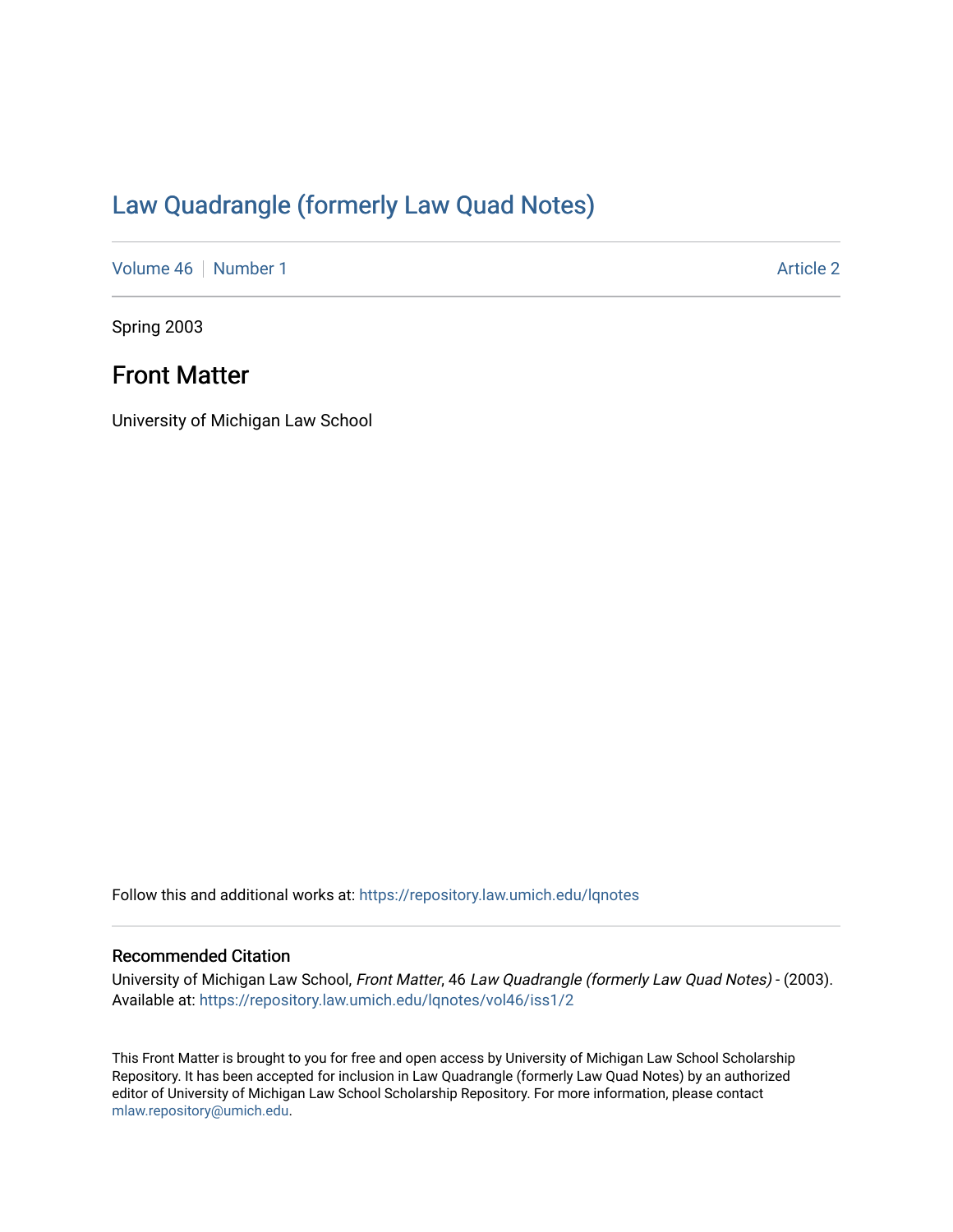### THE UNIVERSITY OF MICHIGAN LAW SCHOOL

#### VOLUME 46, NUMBER I SPRING 2003

Copyright  $©$  2003, The Regents of the University of Michigan. All rights reserved. Law Quadrangle Notes (USPA #144) is issued by the University of Michigan Law School. Postage paid at Ann Arbor, Michigan. Publication office: Law Quadrangle Notes, University of Michigan Law School, Ann Arbor, MI 48109-1215. Published three times a year.

POSTMASTER, send address changes to: Editor, Law Quadrangle Notes, University of Michigan Law School, 801 Monroe St., Ann Arbor. MI 48109-1215

FACULTY ADVISORS: Evan Caminker, Edward Cooper, and Yale Kamisar

EXECUTIVE EDITOR: Geof L. Follansbee Jr.

EDITOR/WRITER: Tom Rogers

WRITER: Nancy Marshall

DIRECTOR OF COMMUNICATIONS: Lisa Mitchell-Yellin

DESIGN: Brent Futrell

www.law.umich.edu

On the Cover: The law quadrangle bursts into spring.

Photos clockwise from top by Susana Byers, Gregory FOX, and Philip Dattilo

The University of Michigan, as an equal opportunity/affirmative action employer, complies with all applicable federal and state laws regarding non-discrimination and affirmative action, including Title IX of the Education Amendments of 1972 and Section 504 of the Rehabilitation Act of 1973. The University of Michigan is committed to a policy of non-discrimination and equal opportunity for all persons regardless of race, sex, color, religion, creed, national origin or ancestry, age, marital status, sexual orientation, disability, or Vietnam-era status in employment, educational programs and activities, and admissions. Inquiries or coniplaints may be addressed lo the University's Director of Affirmative Action and Title IX/Section 504 Coordinator, Office for a Multicultural Community, 2072 Administrative Services Building, Ann Arbor, Michigan 48109-1432, 734-763-0235, TTY 734-647-1388.

THE REGENTS OF THE **UNIVERSITY OF MICHIGAN** 

David A. Brandon, Ann Arbor Laurence B. Deitch, Bingham Farms Olivia P. Maynard, Goodrich Rebecca McGowan, Ann Arbor Andrea Fischer Newman, Ann Arbor Andrew C. Richner, Grosse Pointe Park S. Martin Taylor, Grosse Pointe Farms Katherine E. White, Ann Arbor Mary Sue Coleman, ex officio

#### PHOTO CREDITS INSIDE:

Greg Baise Gregory Fos Brent Futrell, University of Michigan Law School Communications Marcia Ledford, University of Michigan Photo Services Martin Vloet, University of Michigan Photo Services

#### **Have you moved lately?**

If you are a Law School graduate, please send your change of address to:

Law School Development and Alumni Relations 721 South State Street Ann Arbor, MI 48 104-307 1

Phone: 734.615.4500 Fax: 734.764.8309

Fax: 734.615.4539

jteichow@umich.edu

should write directly to:

1041 Legal Research 1041 Legal<br>Building Building Building<br>Ann Arbor, MI 48109-1215

Non-alumni readers Address all other news to:

Editor Law Quadrangle Notes Law Quadrangle Notes<br>1041 Legal Research 1041 Legal Research Ann Arbor, MI 48109-1215

Phone: 734.647.3589

trogers@umich.edu